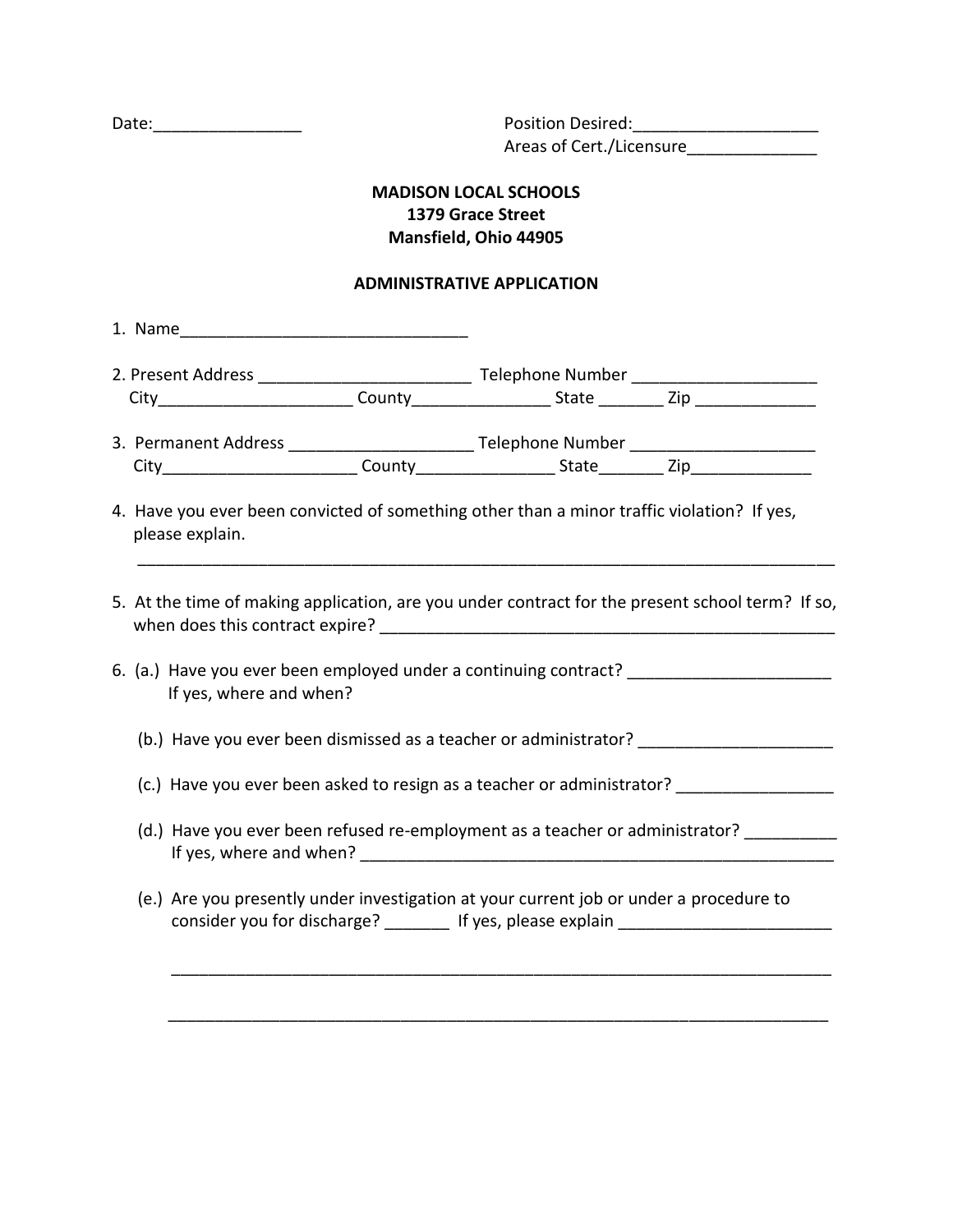|  |  | 7. List valid certificates/licenses that you now hold: |  |
|--|--|--------------------------------------------------------|--|
|--|--|--------------------------------------------------------|--|

| Cert./License type | <b>Expiration Date</b> | Areas Listed<br>On Cert./Licensure |
|--------------------|------------------------|------------------------------------|
|                    |                        |                                    |
|                    |                        |                                    |

8. Are you willing to attend school activities and supportive organization meetings on a regular basis? \_\_\_\_\_\_\_\_\_\_\_\_\_\_\_\_\_\_\_\_\_\_\_\_\_\_\_\_\_\_\_\_\_\_\_\_\_\_\_\_\_\_\_\_\_\_\_\_\_\_\_\_\_\_\_\_\_\_\_\_\_\_\_\_\_\_\_\_\_\_

9. **ACADEMIC PROGRAM:** Please list all secondary schools, colleges, and universities attended:

| School/College       |                        | Dates Attended<br>From<br>To | Degrees, if any                                                                                           |
|----------------------|------------------------|------------------------------|-----------------------------------------------------------------------------------------------------------|
| 10. MILITARY RECORD: |                        |                              |                                                                                                           |
|                      |                        |                              | Branch of Service________________________Date Entered _____________________Date Discharged_______________ |
|                      |                        |                              | 11. RECORD OF EMPLOYMENT: (Arrange chronologically with most recent position listed first)                |
| Position             | Dates of<br>Employment | Employer                     | Employer's<br>Address-Telephone                                                                           |
|                      |                        |                              |                                                                                                           |
|                      |                        |                              | 12. Other years of experience prior to graduate school: ________________________                          |

\_\_\_\_\_\_\_\_\_\_\_\_\_\_\_\_\_\_\_\_\_\_\_\_\_\_\_\_\_\_\_\_\_\_\_\_\_\_\_\_\_\_\_\_\_\_\_\_\_\_\_\_\_\_\_\_\_\_\_\_\_\_\_\_\_\_\_\_\_\_\_\_\_\_\_\_\_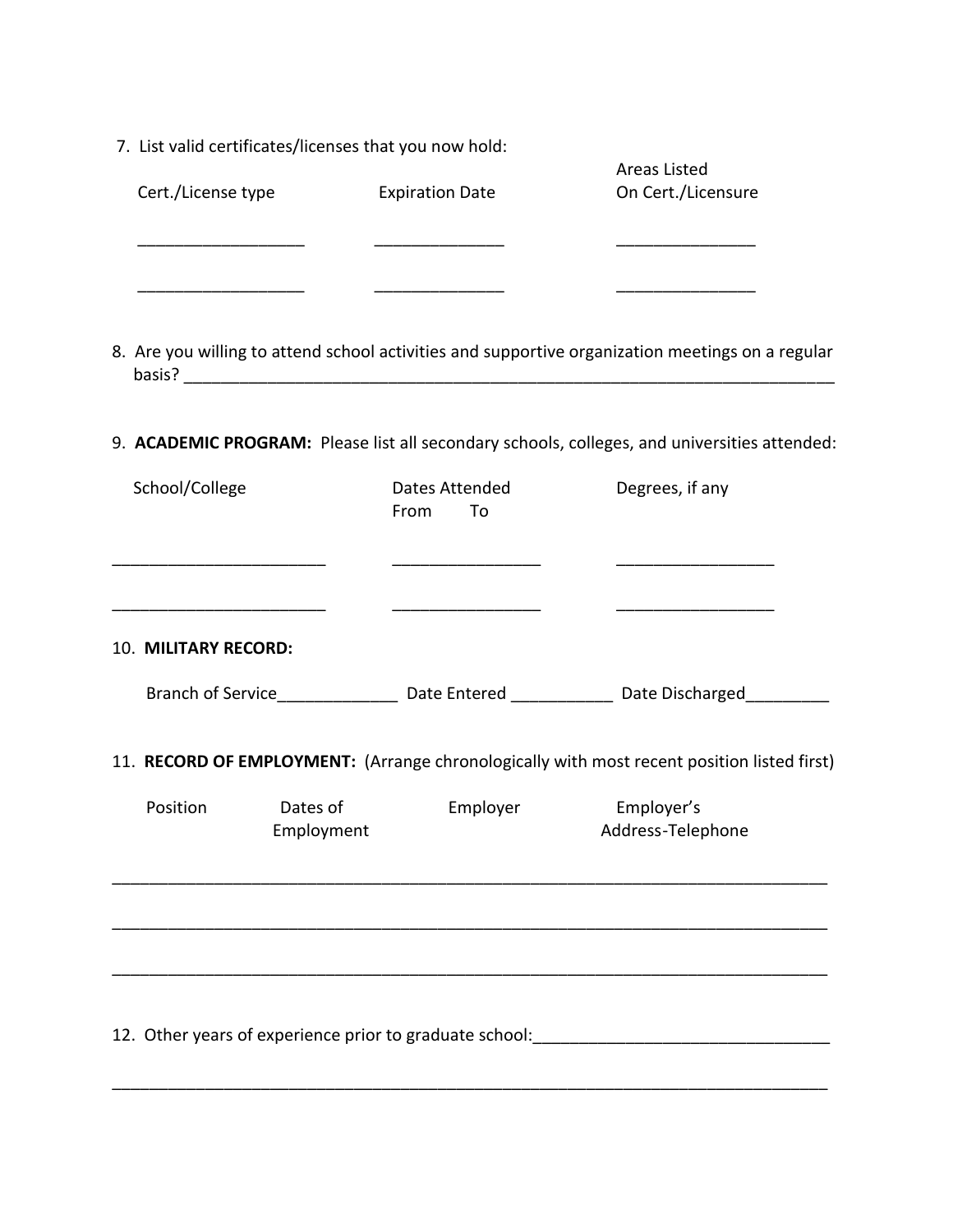### 13. REFERENCES: (Include at least two personal references and two professional references.)

| Name | Address |                | Telephone   Length of Time   Nature of |             |
|------|---------|----------------|----------------------------------------|-------------|
|      |         | Number   Known |                                        | Association |
|      |         |                |                                        |             |
|      |         |                |                                        |             |
|      |         |                |                                        |             |
|      |         |                |                                        |             |
|      |         |                |                                        |             |
|      |         |                |                                        |             |
|      |         |                |                                        |             |
|      |         |                |                                        |             |

14. List any pertinent information that was not covered by this application; e.g., special achievements or honors, awards of distinction, long-range goals, etc. Is there further information which you believe would be relative to your application? If so, please explain using additional paper if necessary

\_\_\_\_\_\_\_\_\_\_\_\_\_\_\_\_\_\_\_\_\_\_\_\_\_\_\_\_\_\_\_\_\_\_\_\_\_\_\_\_\_\_\_\_\_\_\_\_\_\_\_\_\_\_\_\_\_\_\_\_\_\_\_\_\_\_\_\_\_\_\_\_\_\_\_\_\_\_

\_\_\_\_\_\_\_\_\_\_\_\_\_\_\_\_\_\_\_\_\_\_\_\_\_\_\_\_\_\_\_\_\_\_\_\_\_\_\_\_\_\_\_\_\_\_\_\_\_\_\_\_\_\_\_\_\_\_\_\_\_\_\_\_\_\_\_\_\_\_\_\_\_\_\_\_\_\_

15. Have you ever been convicted of something other than a minor traffic violation? If yes, please explain: \_\_\_\_\_\_\_\_\_\_\_\_\_\_\_\_\_\_\_\_\_\_\_\_\_\_\_\_\_\_\_\_\_\_\_\_\_\_\_\_\_\_\_\_\_\_\_\_\_\_\_\_\_\_\_\_\_\_\_\_

### Certification:

I certify that the answers I have made to all of the questions are true and complete to the best of my knowledge. I understand that if this application is not completed truthfully and completely, I will be automatically disqualified for the position. In the event that I have been employed prior to the Board of Education receiving information which is not consistent with my answers to the above questions, I specifically agree that the action of the Board of Education employing me shall be void without any further act by either party, and that my employment will terminate immediately without notice or the necessity of proceedings to formally terminate my contract of employment.

I also understand that a background check and an educator misconduct check are required prior to my employment. Due to the length of time required for these checks, I understand and agree that any offer of employment shall be conditioned on receipt of clean background and educator misconduct checks. In the event that either check shows that I have engaged in conduct unbecoming to the teaching profession and/or have committed an offense that prevents, limits, or otherwise affects my employment with the Board of Education, I specifically agree that the action of the Board of Education employing me shall be void without any further act by either party, and that my employment will terminate immediately without notice or the necessity of proceedings to formally terminate my contract of employment.